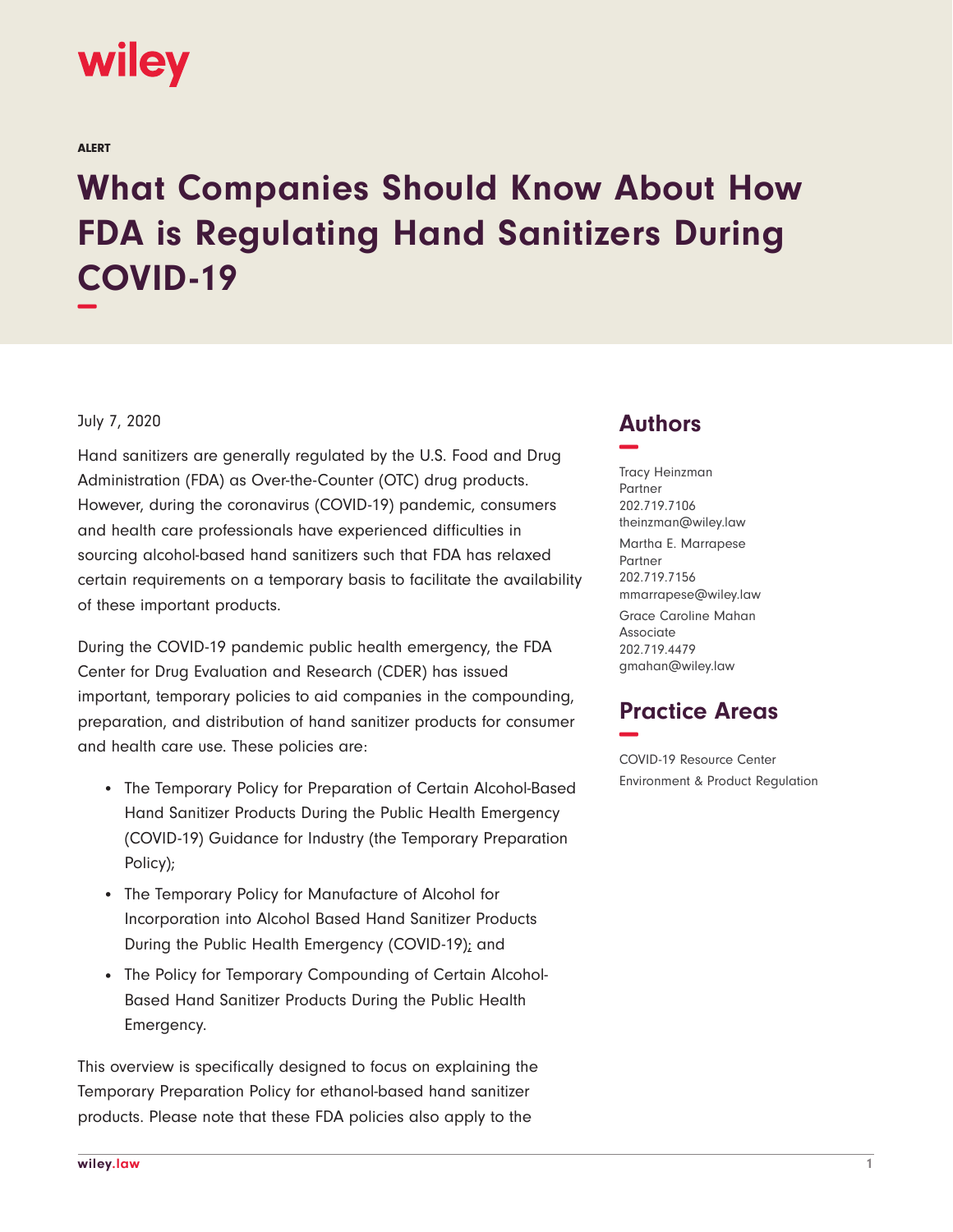preparation and manufacture of hand sanitizer using isopropyl alcohol. However, the temporary policies are not applicable to wipes or sprays or antibacterial soaps.

## **Who can prepare and distribute a hand sanitizer under the Temporary Preparation Policy?**

The Temporary Preparation Policy applies to "firms" or companies that undergo an expedited registration process as OTC drug manufacturers by registering their facilities and listing the alcohol-based hand sanitizers they plan to produce in the FDA Drug Registration and Listing System. Once registered, companies receive automatic confirmation from the FDA and may begin to manufacture and distribute compliant hand sanitizer immediately.

#### **Who can manufacture ethanol for use in a hand sanitizer under the Temporary Manufacture Policy?**

As with entities seeking to prepare and distribute hand sanitizer, the Temporary Manufacture Policy applies to "firms" or companies that undergo an expedited registration process by registering their facilities and listing the alcohol they plan to manufacture in the FDA Drug Registration and Listing System. Once registered, companies receive automatic confirmation from the FDA and may begin to manufacture ethanol for use as the Active Pharmaceutical Ingredient (API) in alcohol-based hand sanitizers for consumer use and for use as health care personnel hand rubs for the duration of the public health emergency declared by the Secretary of the U.S. Department of Health and Human Services (HHS). Ethanol made to food grade specifications or by distilleries may be used in these products. As discussed further in this memorandum, ethanol produced in facilities normally producing fuel or technical grade ethanol may be considered for use if the ethanol is produced from fermentation and distillation as would be typically used for consumable goods, and no other additives or other chemicals have been added to the ethanol.

## **What formula must be used pursuant to the Temporary Preparation Policy?**

The FDA's temporary policies facilitate the use of the World Health Organization (WHO) harmonized formula for hand sanitizers. According to the Temporary Preparation Policy, qualifying ethanol-based hand sanitizers must be manufactured using the following formulation and ingredients:

- 1. Alcohol (ethanol) (Chemical Abstract Services Registry Number (CASRN) 64-17-5) (also called ethyl alcohol) 80%, volume/volume (v/v) in an aqueous solution that is:
	- Not less than 94.9% ethanol by volume. (Lower ethanol content alcohol may be used as long as the finished hand sanitizer meets the ethanol volume to content concentration of 80%.)
	- Derived from distillation or fermentation processes typically used for consumable goods, OR if derived from synthetic processes, ethanol that is United States Pharmacopoeia (USP) or Food Chemical Codex (FCC) "food grade."
	- Denatured according to Alcohol and Tobacco Tax and Trade Bureau (TTB) regulations in 27 CFR Parts 20 and 21. More information of the Policy's denaturing requirements is set out below.
- 2. Glycerol/Glycerin (1.45% v/v) that is: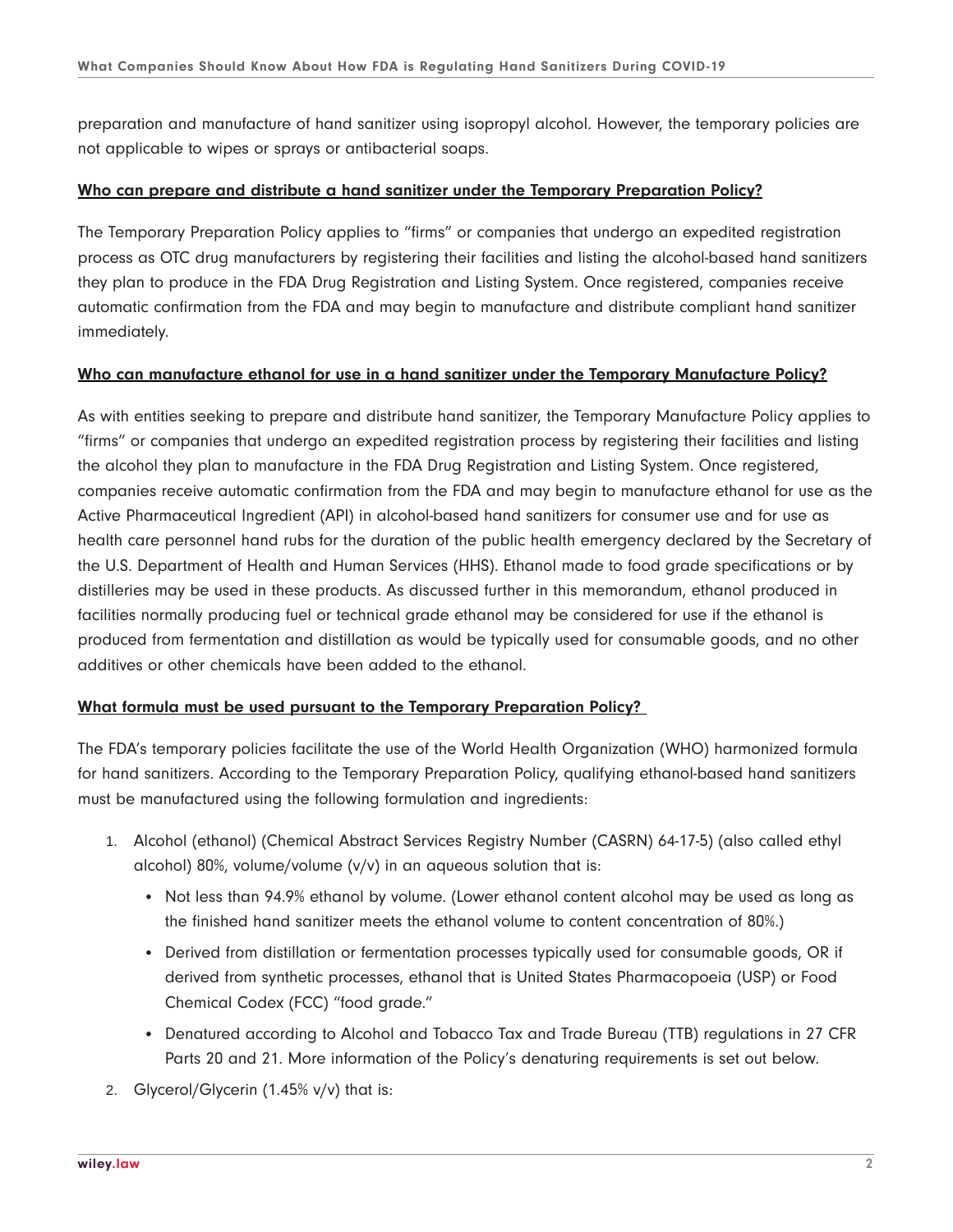- USP or FCC "food grade."
- 3. Hydrogen peroxide (0.125% v/v) that is:
	- Hydrogen Peroxide Concentrate USP, Hydrogen Peroxide Topical Solution USP, or Technical grade hydrogen peroxide with a concentration within that of Hydrogen Peroxide Concentrate USP or Hydrogen Peroxide Topical Solution USP.
- 4. Sterile water that is:
	- Boiled, distilled, or otherwise processed in a way that results in water that meets the specifications for Purified Water USP. Water sterilized using micropore filtration membrane systems consistent with microbial removal will also be considered (0.45 mesh was identified as suitable during the March 30, 2020 stakeholder call).
	- Used as quickly as possible after it is rendered sterile or purified.

Companies cannot add any other active or inactive ingredients to their hand sanitizer other than those specified above. The Temporary Preparation and Manufacture Policies require the exclusive use of these exact ingredients.

FDA cautions that ingredients that are described as only meeting American Chemical Society (ACS) grade standards should generally not be used in hand sanitizers. (The ACS standards for reagents are not designed to determine the suitability of a chemical for human use). However, if you have concentration and impurity information, FDA is willing to make case-by-case recommendations.

Similarly, technical grade Isopropyl Alcohol should not be used as an active ingredient but may be used as a denaturant. Companies can use concentrate USP, topical grade, or tech grade hydrogen peroxide as long as the hand sanitizer formula is adjusted based on what grade is being used to ensure the active ingredient concentration remains consistent.

In terms of related observations, the FDA Temporary Preparation Policy specifies the use of 80% alcohol in alignment with WHO recommendations – even though FDA's 1994 Temporary Final Monograph (TFM) specifies that alcohol may be used in a final product concentration between 60-95% (v/v). Also, TTB guidance on the production of hand sanitizer during the COVID-19 pandemic recognizes that FDA requires the exclusive use of denatured ethanol and addresses additional relief from TTB requirements.

# **What sanitation conditions are required by the Temporary Preparation Policy? Is compliance with current Good Manufacturing Practices (cGMPs) required?**

Unlike similar FDA guidance directed at pharmacies and other FDA registered compounders, the Temporary Preparation Policy does not require strict adherence with current Good Manufacturing Practices (cGMPs). Instead, the Temporary Preparation Policy requires that "hand sanitizer is prepared under sanitary conditions and equipment utilized is well maintained and fit for this purpose." It further explains that in alignment with 21 U.S.C. § 351(a)(2)(A), facilities must prevent preparing, packing, or holding the hand sanitizer under insanitary conditions whereby it may be contaminated with filth, or whereby it may have been rendered injurious to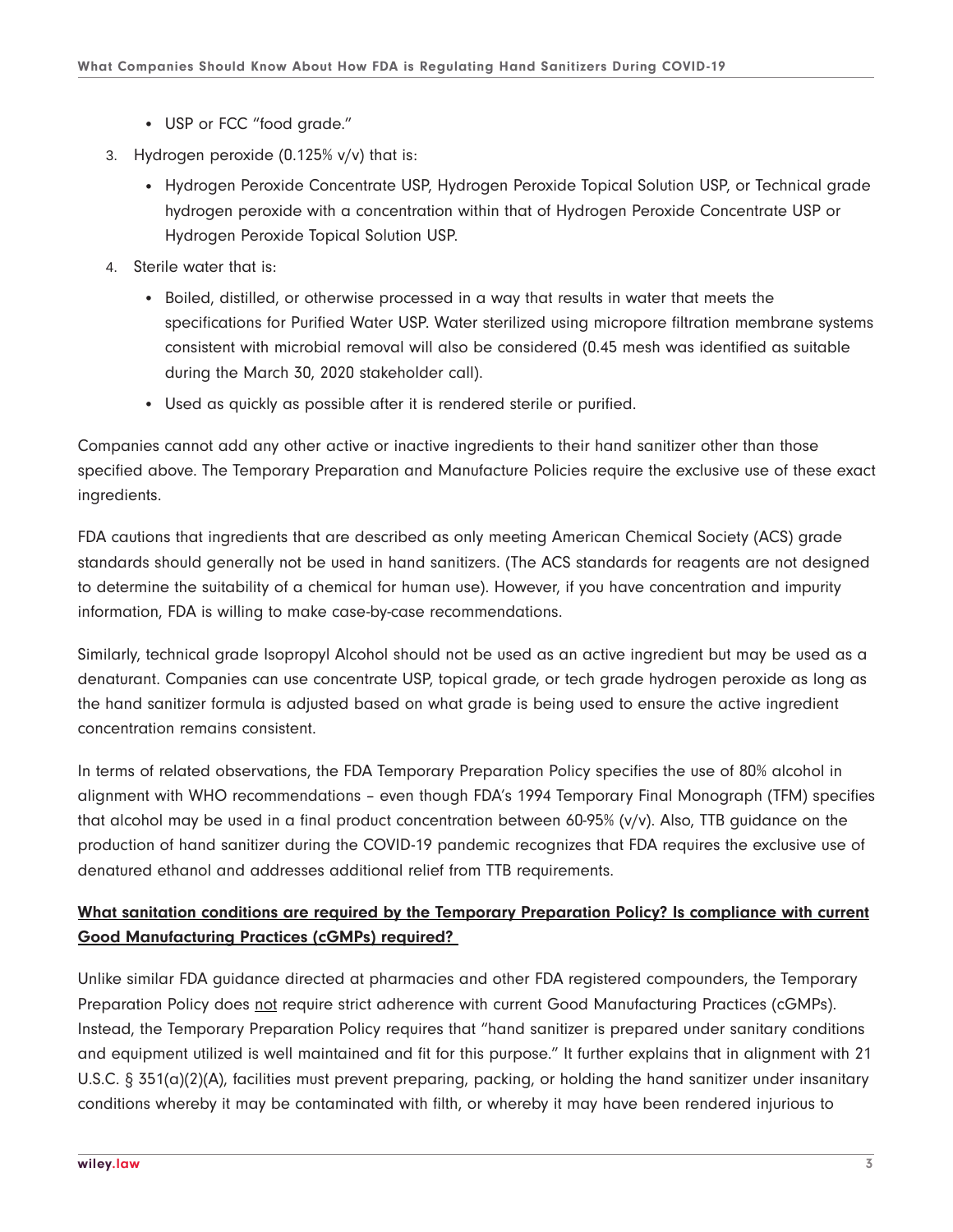health. Therefore, while companies may look to cGMPs for guidance, it is possible for firms to determine that their conditions are suitable, sanitary, well-maintained, and fit for the purpose of making hand sanitizer even if they do not have all cGMP requirements currently in place. That being said, because the Temporary Preparation Policy is temporary, companies who wish to continue producing hand sanitizer after the COVID-19 pandemic will need to meet the cGMP conditions down the road.

# **What other requirements apply to the manufacture of ethanol and preparation and distribution of hand sanitizers under the FDA policies?**

In addition to meeting the formula and sanitation requirements set out above, the following conditions apply to ethanol manufacturing facilities for supplying raw material for incorporation into hand sanitizers:

- 1. Denaturing Method. The ethanol must be denatured either by the alcohol producer or at the point of production of the finished hand sanitizer product. TTB regulations in 27 CFR Parts 20 and 21 provide a number of formulas for denaturing alcohol. However, the Temporary Manufacture Policy lists preferred methods in Appendix C, including Formula 40A or 40B with or without the tert-butyl alcohol. In addition, FDA is considering additional denaturants that have been suggested by industry and will evaluate these on a case-by-case basis. To submit a potential denaturant for review please contact the FDA directly through this email address. As more denaturants become available, the FDA will continue to update its guidance document.
- 2. Testing. If the alcohol is to be distributed to another firm for producing the hand sanitizer, it must be labeled with the ethanol content determined by an appropriate test so that the hand sanitizer can be reliably produced at the intended strength. The alcohol production firm needs to use the most accurate method of analysis available at the site for verification of ethanol content in a sample. Methods can include gas chromatography (GC), specific gravity (e.g., alcoholmeter, hydrometer, pycnometer, or gravity density meter), or another test that is at least as accurate. The sample tested can be from the final API before packaging (if distributed as an API) or before actual use in producing the hand sanitizer. A simple record should be used to document key steps and controls.
- 3. Labeling. The alcohol API, if distributed to other producers, must be labeled in alignment with the examples specified in the Temporary Manufacture Policy.
- 4. Recordkeeping. Firms must keep a record to document key steps and controls that assure each batch of hand sanitizer matches the formula developed for the drug product. FDA expects companies to use the most accurate method of analysis available at the site (including gas chromatography (GC), alcoholmeter, hydrometer, or other chemical analysis of equivalent accuracy) to verify the alcohol content in samples of the finished hand sanitizer before each batch is released for distribution. Firms must also label their hand sanitizer consistent with the examples specified in the appendices to the Temporary Preparation Policy.

In addition, containers used for hand sanitizers should seal sufficiently (appropriate for liquids) to keep the alcohol from evaporating, and not degrade.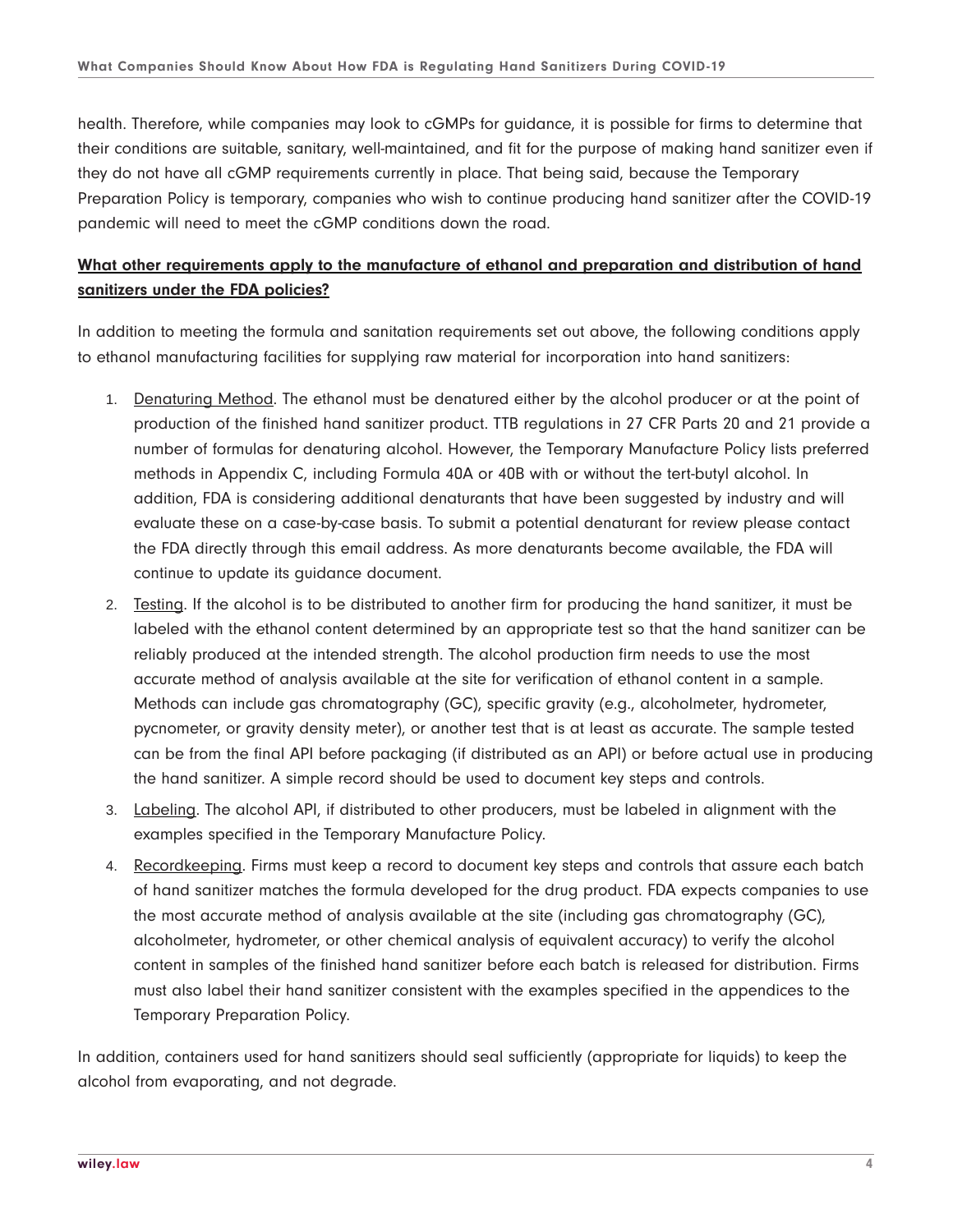#### **Can fuel manufacturers supply ethanol into the hand sanitizer market?**

Yes. On a stakeholder call hosted by the FDA on March 30, 2020, FDA recommended that fuel ethanol processes be reviewed on a case-by-case basis. FDA offered to participate in consultations and review technical specification sheets with individual companies for this purpose. The Agency's main concern is the addition and presence of potential contaminants. The Agency informed participants that if manufactured ethanol is acquired from traditional corn-based fermentation or distillation processes, it is likely to meet the USP/FCC standards. In case of questions or queries with regards to the feasibility of usage, FDA encouraged interested parties to reach out directly using the FDA's COVID-19 email address.

#### **What considerations apply with respect to impurities?**

Special caution should be taken to ensure any other chemicals on site are not introduced into ethanol either intentionally or via cross contamination. Ethanol should be screened for potentially harmful impurities, including those specified in the USP and FCC requirements. Companies should seek technical guidance from the FDA directly.

On Thursday, April 16, 2020, FDA held two conference calls to discuss updates and clarifications to the Agency's recent guidance materials on the production of hand sanitizer during the COVID-19 pandemic. The first call was directed at stakeholders producing fuel ethanol and the second call was directed at all other stakeholders. Both calls focused on the need to be mindful of contaminants (introduced into hand sanitizers either intentionally or via cross contamination) and highlighted EPA's willingness to conduct tox analyses for individual products.

On June 1, 2020, FDA updated this policy with respect to requirements for fuel and technical grade ethanol, in order to specify interim levels of certain impurities that FDA has determined can be tolerated for a relatively short period of time, given the emphasis on hand hygiene during the COVID-19 public health emergency. In its update, FDA includes as Attachment 1 to the Temporary Policy clarifying guidance concerning fuel or technical grade ethanol that does not meet USP or FCC requirements. FDA's Temporary Policy now states that this source of ethanol "may be considered for use" when the following circumstances are present:

- Fuel or technical grade ethanol does not contain gasoline or any of its components (e.g., n-heptane).
- The following impurities meet the interim limits listed in Table 1 below (NMT = Not More Than) and no other potentially harmful impurities are present other than those addressed in Table 1. The asterisk in Table 1 refers readers to further observations on acetaldehyde which can be reviewed in detail in the Guidance at the link provided above.

In cases where fuel or technical grade ethanol that does not meet the interim limits in Table 1 because the sum of all other impurities exceeds the interim limit of 300 ppm, the ethanol still will be acceptable for use if all individual impurities are identified and meet the interim limits in Table 2 below.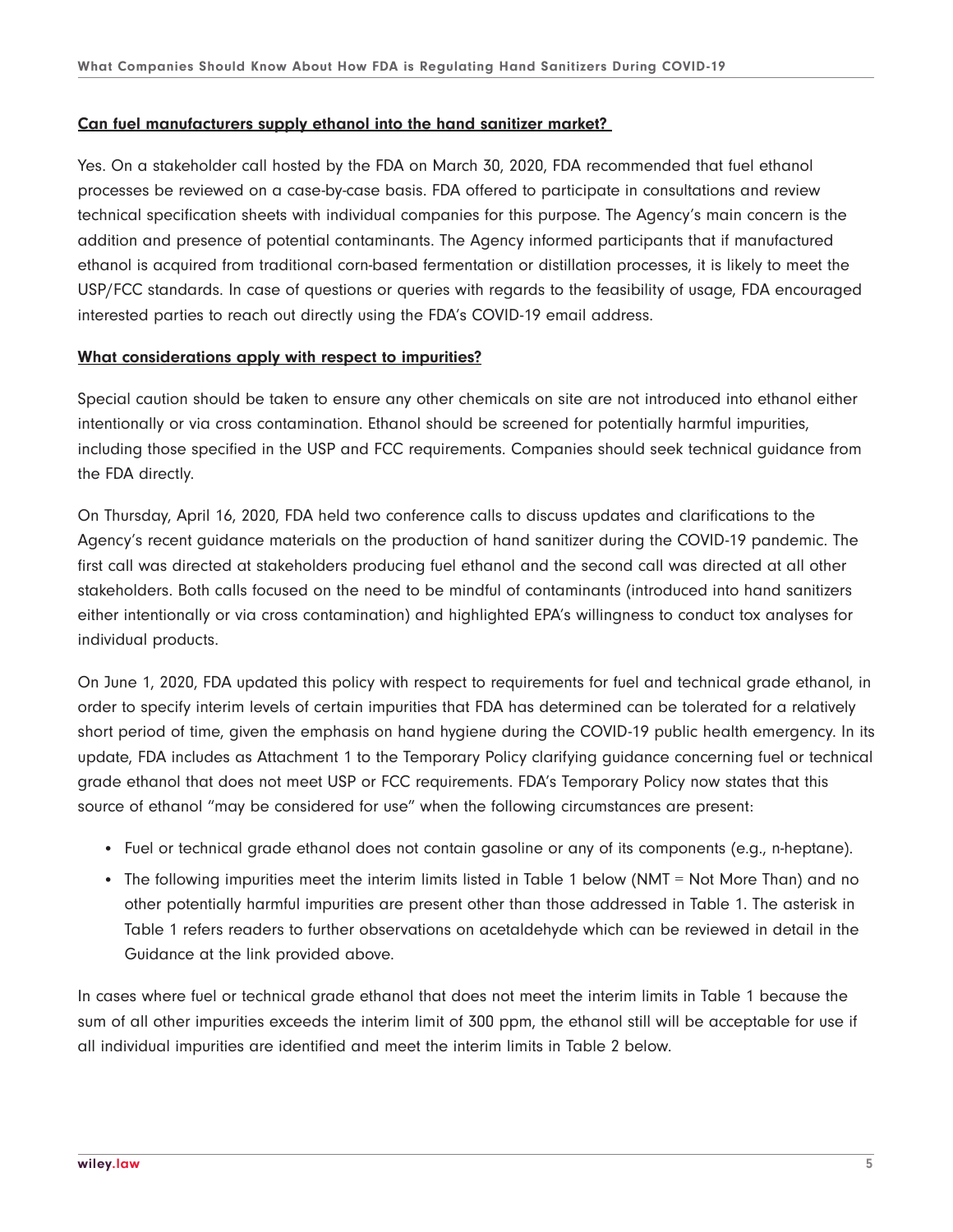Finally, for any impurity not listed in Table 1 or Table 2, firms must submit data with the level for each individual impurity with information regarding the safety of each impurity to COVID-19-Hand-Sanitizers@fda. hhs.gov with "ETHANOL DATA" in the subject line for FDA's assessment regarding the use of the ethanol under this policy.

# **When does denaturing of the ethanol used in hand sanitizers under the Temporary Manufacture Policy have to occur?**

Calls to poison control centers related to hand sanitizer consumption have been on the rise, so there is currently no flexibility on the addition of denaturants in hand sanitizers. However, there is flexibility on where and when the denaturants are added (as long as it is done prior to sale). The alcohol may be denatured at the point of production by the alcohol production firm or the point of manufacture or compounding of the hand sanitizer. However, the alcohol intended for incorporation into a finished product must be labeled accurately as "denatured" or "undenatured." Note that the Temporary Manufacture Policy emphasizes that beyond alcohol, water, and denaturants (if added at the point of production), alcohol production firms must not add other ingredients to the API.

# **Does a hand sanitizer need a Safety Data Sheet (SDS) and is there assistance to prepare one?**

To manufacture and ship hand sanitizers, businesses need to prepare an SDS. The Underwriters Laboratory (UL) has created an SDS for the ethanol-based hand sanitizer formula that complies with WHO recommendations and FDA's temporary requirements. The SDSs are available in the relevant regional Globally Harmonized System (GHS) formats free of charge.

## **Are there rules with respect to transporting hand sanitizers?**

Hazardous materials regulations (or HMR, 49 CFR Parts 171-180) apply to transporting hand sanitizers because they are typically classified according to the HMR as a Class 3, Flammable Liquid. The Pipeline and Hazardous Materials Safety Administration (PHMSA) has temporarily eased some requirements for transporting alcohol-based hand sanitizers on highways. If offered for transportation in the quantities and packaging that are specified in § 173.150(g), hand sanitizers are excepted from other HMR requirements. PHMSA is providing enforcement discretion for additional packaging configurations and sizes to facilitate transportation of these vital commodities from facilities operating under the FDA's Temporary Policies. Companies still must follow federal requirements for packaging, labeling, and training. Information on DOT (and Transport Canada's) requirements for the transportation of hand sanitizers can be found here.

# **Is Adverse Effects Reporting required under the Temporary Preparation and Manufacturing Policies?**

According to the Temporary Preparation and Manufacture Policies, firms preparing hand sanitizers will need to have a way to accept adverse event reports for any products they manufacture and must submit adverse event reports to FDA. For more information, please see FDA's guidance on adverse event reporting requirements. Separately, if alcohol production firms receive adverse event reports, they are encouraged to submit them to FDA's MedWatch Adverse Event Reporting program.